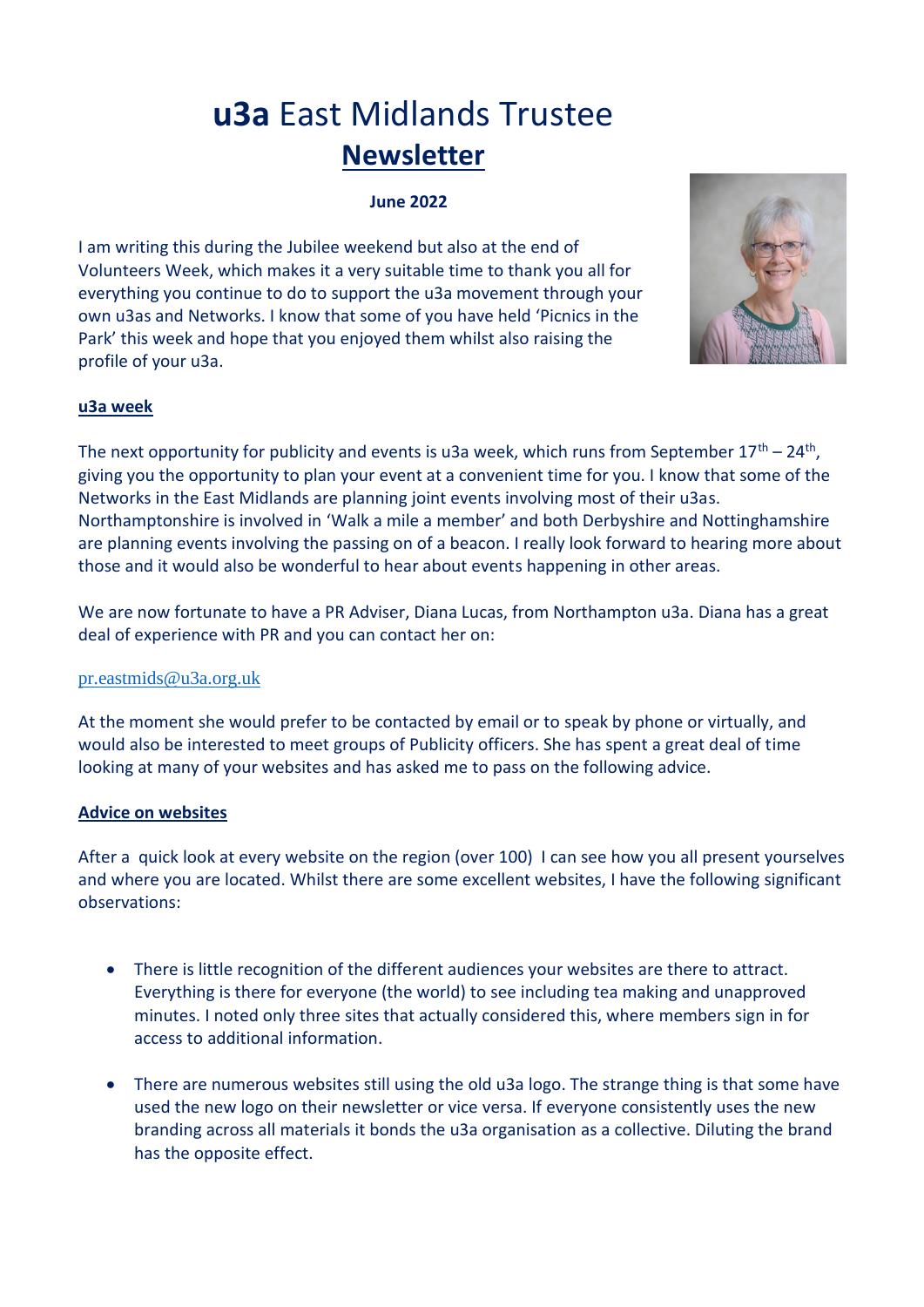- There are some whose colours, choice of fonts and in one case language 'May we remind you …' are not just off putting but also make your content inaccessible to some audiences.
- Some sites had a great welcome; 'Great you've found us!' 'Try before you buy'. Others sadly either gave no enticement to join or it was not easy to find joining instructions. You all need members to survive so it should be in your face on the landing page.
- There are 12 websites that are not secure sites, i.e., do not have a padlock on the address bar. This means they can be hacked. A particular concern as you are publishing peoples' contact details and also this does not give a visitor confidence that they can safely do business with you.
- A general point Content must be up to date. It is better to have less content than show a message in late May that says 'Latest News: Hope to see you in February'.

Diane Lucas June '22

#### **Network Link**

The next Network Link meeting is on June 22<sup>nd</sup>. I do hope that someone from every Network attends as these are very helpful sessions. There has been a request to discuss how u3as prepare for an unexpected emergency, such as the illness of a Treasurer. Please bring your suggestions!

## **SPRING QUIZ GOES INTERNATIONAL**

The 5th Zoom Quiz arranged by Leicestershire & Rutland Network of u3as, and the 3rd run in conjunction with the Northamptonshire Network was very successful. Wings were spread even wider and all u3as in the East Midland Region were invited to take part. And they certainly did! What I wasn't expecting was those taking part from Scotland, Austria and Dubai!

Around 100 members battled it out over 8 rounds of 10 questions each round which ranged from 'The Written Word' to 'Ireland' and 'All About Chocolate' to 'Music Intros'. Some took part on their own, some as duos and some as teams of up to 4, with a handicap system to even things out. The very worthy winners (duo) came from Oundle u3a in Northamptonshire.

Feedback indicated that the quiz was enjoyed by all, with requests for a further one later in the year. It really was great to see members from all over the Region having an enjoyable evening together yet apart! Do watch out for information about the next one.

Roger Prescott Network Co-ordinator Leicestershire & Rutland Network

Anniversary certificates - Do contact the u3a office if you would like an anniversary certificate.

### **Support for u3as**

A great deal of work is taking place to improve the national website, including the Advice section. You should find it easier to find what you need! Also do remember to keep looking at the 'Events' tab for details of workshops and other learning events.